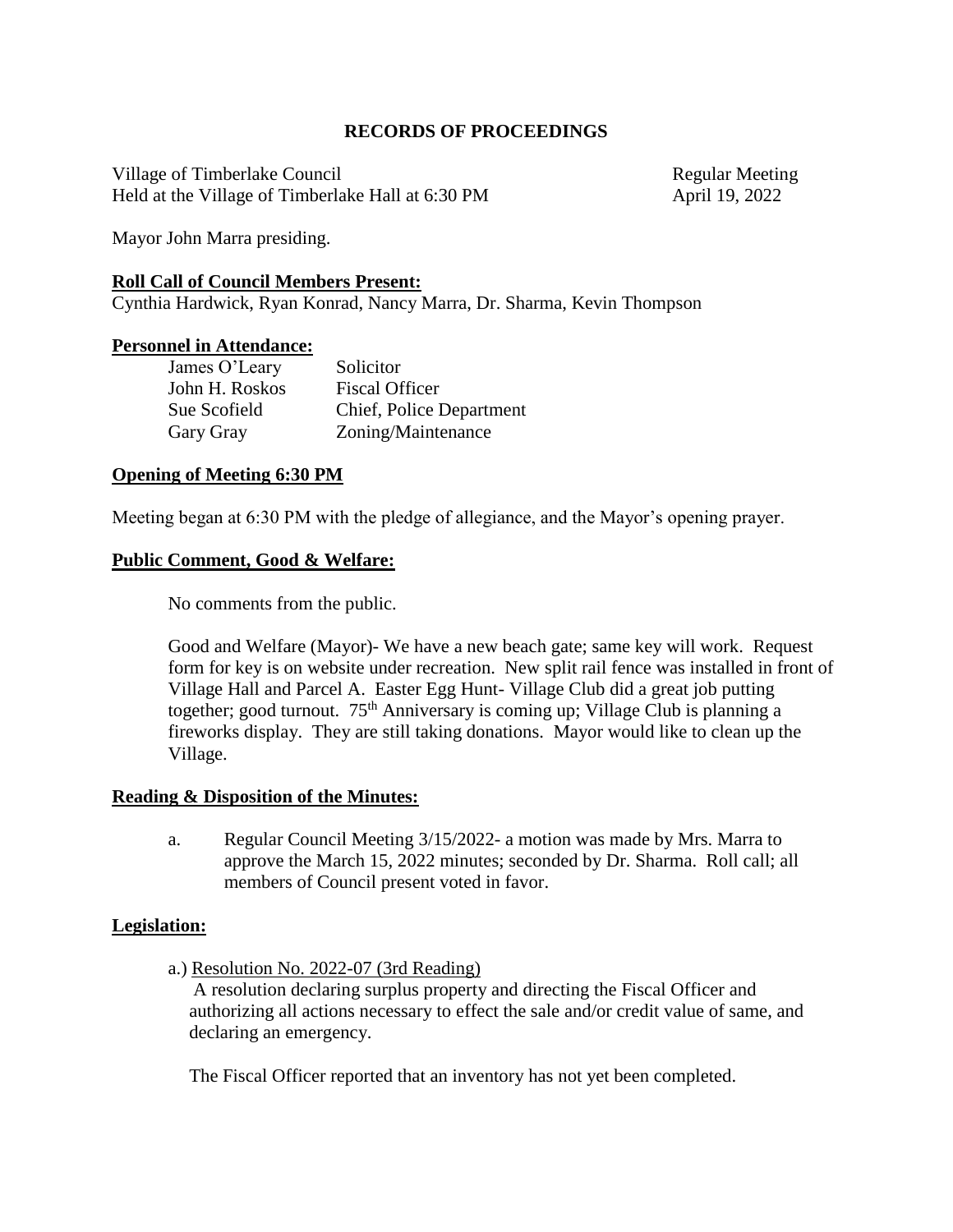1<sup>st</sup> Reading: 2/15/2022; 2<sup>nd</sup> Reading: 3/15/2022. Dr. Sharma made a motion to table Resolution No. 2022-07; Mr. Konrad seconded the motion. All members present voted in favor.

# b.) Resolution No. 2022-15 (Rules Suspended)

 A resolution directing the Lake County Board of Elections to place a 4.2 mil, five year renewal tax levy for the Police Department, Service Department and General Fund current expenditures within the Village on the November 8, 2022 General Election Ballot and declaring an emergency.

Mrs. Marra made a motion to suspend the rules; Mrs. Hardwick seconded the motion. All members were in favor of suspending the rules. Mrs. Marra made a motion to approve Resolution No. 2022-15; Dr. Sharma seconded the motion.

Mr. Roskos explained that this Resolution is the second step; the first Resolution requested the Auditor to certify the amount to be raised by the Renewal Levy. This Resolution will place the Renewal Levy on the November 8, 2022 General Ballot; again, this is a Renewal Levy.

## **Roll call; all members present voted in favor.**

## c.) Resolution No. 2022-16 (Rules Suspended)

A resolution approving the language to be placed upon the Beach Gate sign in the Village of Timberlake, Ohio and declaring an emergency.

Mrs. Marra made a motion to suspend the rules; Dr. Sharma seconded the motion. All members were in favor of suspending the rules. Dr. Sharma made a motion to approve Resolution No. 2022-16; Mrs. Marra seconded the motion.

The Mayor asked if there were any questions, or suggestions, and whether Council is okay with the language. There were no suggested changes.

Roll call: all members present voted in favor, except Mr. Thompson who abstained.

## d.) Resolution No. 2022-17 (Rules Suspended)

The Mayor asked if there were any nominations for President Pro Tempore of Council; Mrs. Marra nominated Mrs. Hardwick.

A resolution designating and appointing Council Member Mrs. Hardwick as President Pro Tempore of the Council of the Village of Timberlake, and declaring an emergency.

Mrs. Marra made a motion to suspend the rules; Mr. Thompson seconded the motion. All members present voted in favor of suspending the three reading rule. Dr. Sharma made a motion to approve Resolution No. 2022-17; Mrs. Marra seconded the motion. All members present voted in favor.

e.) Resolution No. 2022-18 (Rules Suspended)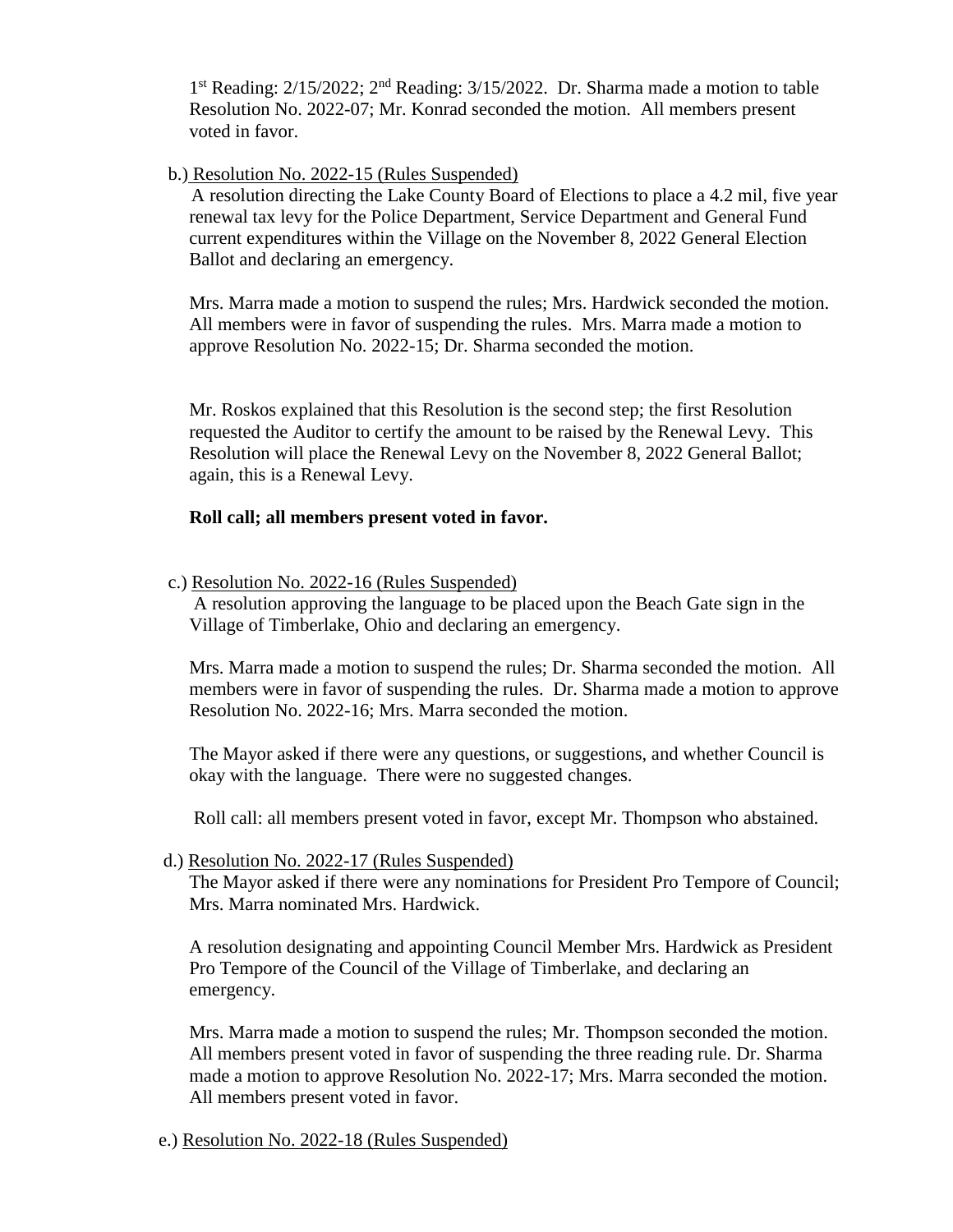A resolution authorizing the Mayor to hire Nakia D. Ward as a Part Time Patrolman for the Police Department and declaring an emergency.

Mrs. Marra made a motion to suspend the three reading rule; Mr. Thompson seconded the motion. All members present voted in favor of suspending the three reading rule. Dr. Sharma made a motion to approve Resolution No. 2022-18; Mr. Konrad seconded the motion. All members present voted in favor.

## f.) Resolution No. 2022-19 (Rules Suspended)

A resolution authorizing the Mayor to hire Ronald Robinson as a Part Time Patrolman for the Police Department and declaring an emergency.

 Mrs. Marra made a motion to suspend the three reading rule; Mrs. Hardwick seconded the motion. All members present voted in favor of suspending the three reading rule. Mrs. Marra made a motion to approve Resolution No. 2022-19; Dr. Sharma seconded the motion. All members present voted in favor.

## g.) Resolution No. 2022-20 (Rules Suspended)

A resolution authorizing the Mayor to promote and to confirm certain Police Officers for the Police Department, and declaring an emergency.

Mr. Thompson made a motion to suspend the three reading rule; Mr. Konrad seconded the motion. All members present voted in favor of suspending the three reading rule. Mrs. Marra made a motion to approve Resolution No. 2022-20; Dr. Sharma seconded the motion.

The Mayor indicated that we are promoting Special Patrolman John Kleinhenz to paid, and confirming Patrolman Matt Gorse, who has completed his probationary period.

Roll call; all members present voted in favor.

#### h.) Resolution No. 2022-21 (Rules Suspended)

A resolution authorizing the Mayor to hire Fred Swanson as a Part Time Special Patrolman for the Police Department and declaring an emergency.

Mr. Thompson made a motion to suspend the three reading rule; Dr. Sharma seconded the motion. All members present voted in favor of suspending the three reading rule. Mr. Konrad made a motion to approve Resolution No. 2022-21; Dr. Sharma seconded the motion. All members present voted in favor.

## i.)Resolution No. 2022-22 (Rules Suspended)

A resolution authorizing the Mayor to solicit bids for the replacement of HVAC units with air purifiers for the Village Hall in the Village of Timberlake, and declaring an emergency.

Mrs. Marra made a motion to suspend the three reading rule; Mrs. Hardwick seconded the motion. All members present voted in favor of suspending the three reading rule.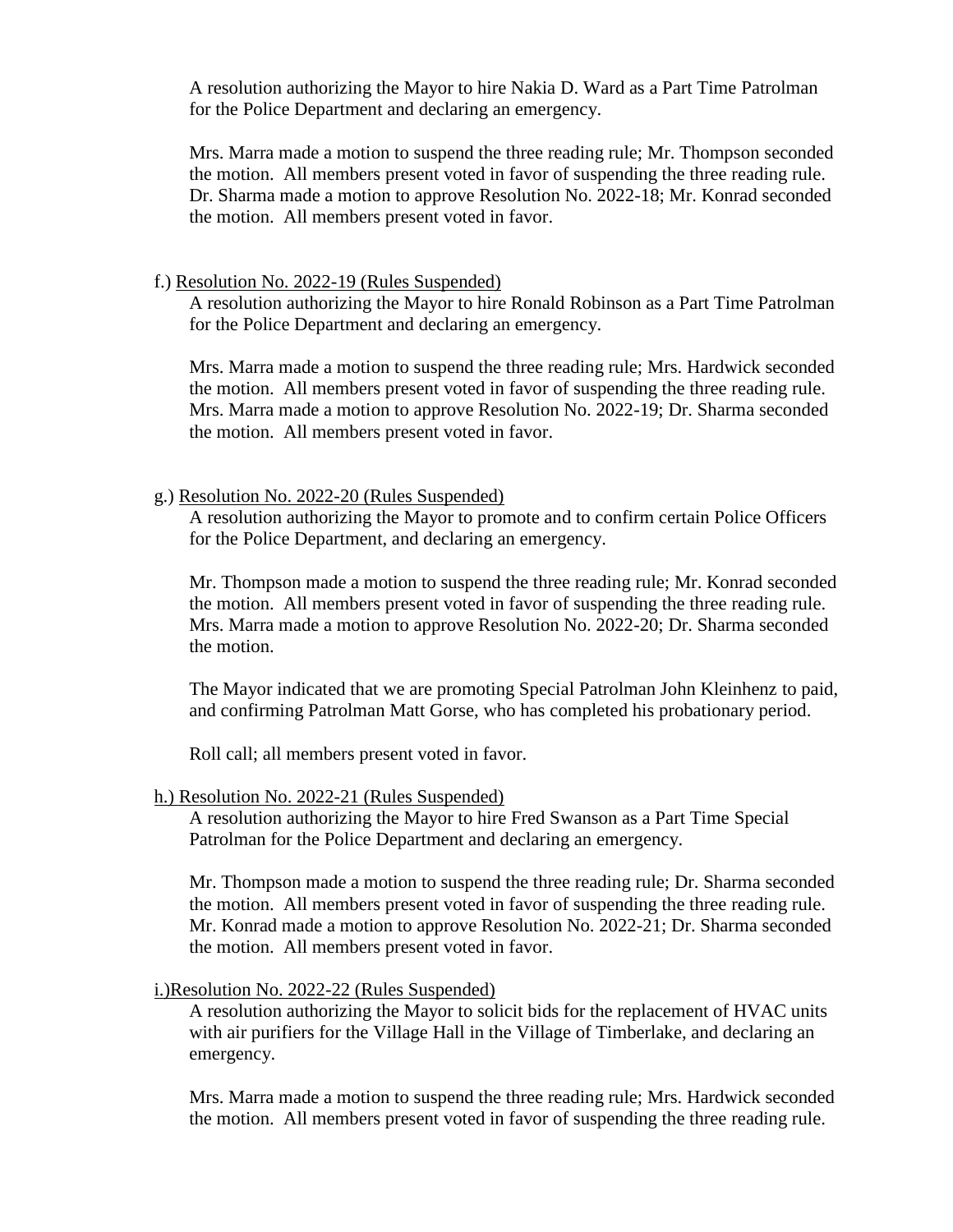Mrs. Marra made a motion to approve Resolution No. 2022-22; Dr. Sharma seconded the motion.

Mr. Thompson inquired whether the Mayor will oversee the project; yes, he will.

Roll call: all members present voted in favor.

# j. Resolution No. 2022-23 (Rules Suspended)

A resolution authorizing the Mayor to solicit bids for the paving of the grass island outside of Village Hall in the Village of Timberlake, Ohio and declaring an emergency.

Dr. Sharma made a motion to suspend the three reading rule; Mr. Konrad seconded the motion. All members present voted in favor of suspending the three reading rule. Mrs. Marra made a motion to approve Resolution No. 2022-23; Dr. Sharma seconded the motion.

This project would add about 10 parking spots; parking has been an issue according to the Chief. Likely would be regular parking spots, but might be able to add some Handicap spaces.

All members present voted in favor.

# k.) Resolution No. 2022-24 (Rules Suspended)

A resolution authorizing the Mayor to solicit bids through CT Consultants for the repair or replacement of catch basins and manhole castings throughout the Village of Timberlake, Ohio and declaring an emergency.

Mr. Thompson made a motion to suspend the three reading rule; seconded the motion. All members present voted in favor of suspending the three reading rule. Mr. Konrad Mr. Konrad made a motion to approve Resolution No. 2022-24; Mr. Thompson seconded the motion.

According to Pete Formica, there are about 4-5 catch basins to adjust to grade, reconstruct; also need new castings. We will be getting quotes from several contractors; will provide a request for proposal and specifications to contractors. It will probably cost around \$300-\$500 for each catch basin repair; castings are usually priced by pound. Mr. Formica also commented about the Grass Island project; there are requirements by ADA for number of handicap spots for each section of regular parking.

Roll call: all members present voted in favor.

# 1.) Ordinance No.  $5-2022$  ( $1<sup>st</sup>$  Reading)

An ordinance addressing the provisions of Amended Substitute HB 172 concerning the right of municipalities to retain the regulations and prohibitions on the discharge, ignition, and exploding of fireworks that existed prior to the enactment of Amended Substitute HB 172 and declaring an emergency.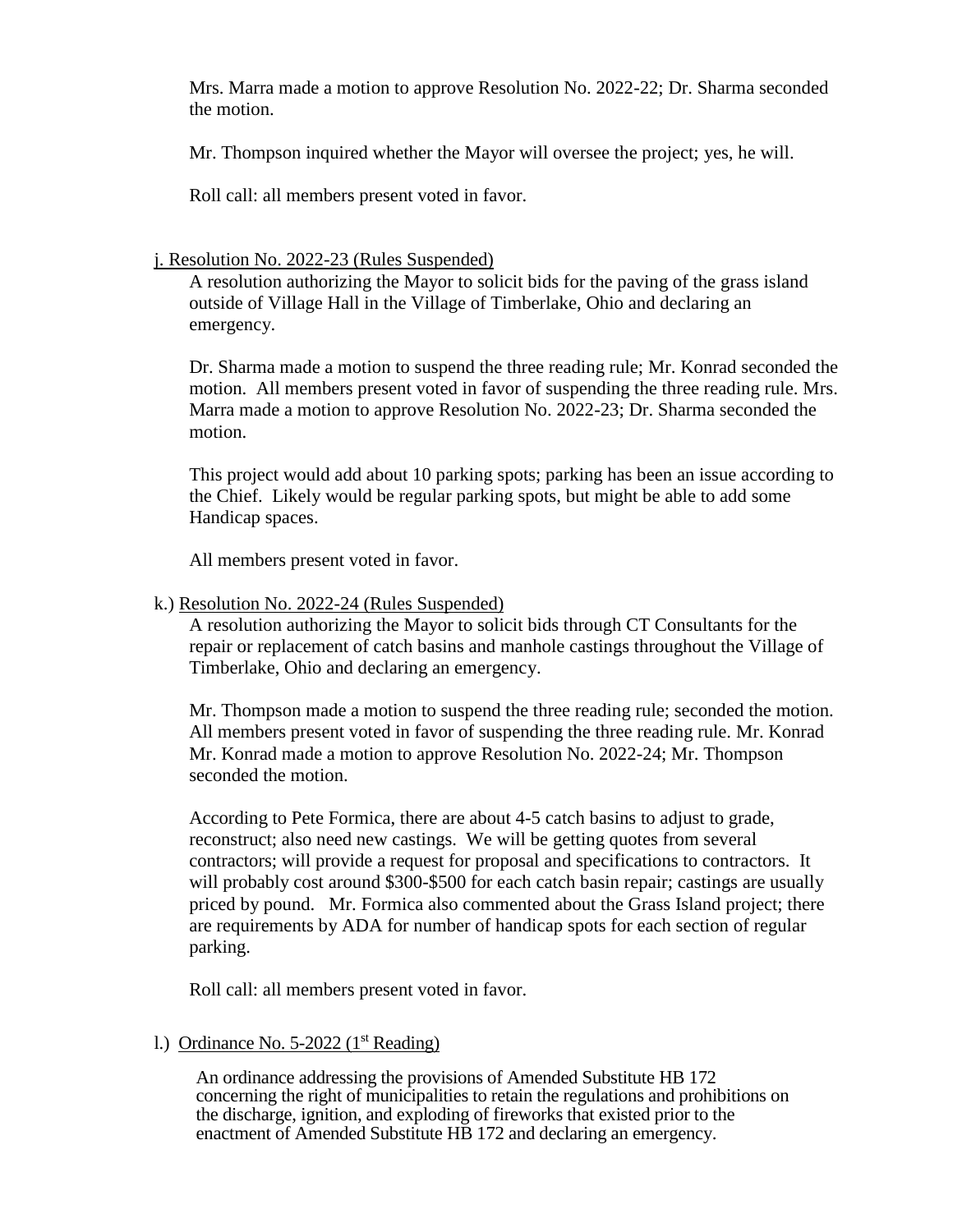According to Mr. O'Leary, this would opt us out of the State Fireworks Bill (House Bill 172). The Village can either take no action, or opt out; Eastlake Fire Chief highly recommended that we opt out. Ordinance No. 5-2022 was presented for First Reading.

m.) **Motion** to allow Council Members to appear via Zoom, or similar virtual platform, and be counted as present, and participate as if they are present as permitted by Substitute House Bill 51, of the 134<sup>th</sup> General Assembly; this authorization expires on July 1, 2022. Dr. Sharma made a motion to approve; Mrs. Marra seconded the motion.

Mr. O'Leary stated that this would be helpful to ensure a quorum at meetings, as well as being able to suspend the rules. Action is needed by Council to utilize. Dr. Sharma inquired whether you need to be in state; no, per Mr. O'Leary.

Roll call: all members

## **Department Reports:**

- a. **Mayor:** Street sweeping by Lake County Stormwater Management will be May 3, 4, and July 7, 8; they asked if there other special days we would like sweeping, would like August 7. Mayor is asking for residents to clean up properties this year for  $75<sup>th</sup>$ anniversary. Large accomplishment for a small village, as we have not been annexed by a larger community. Pertinent ordinances have been placed on website; we have had a very wet spring, many ruts; no one has been cleaning them up. Weather has also made it difficult. We are seeking help from residents to clean up. A reminder, there is no parking permitted on the street. Ruts also make it more difficult to mow, and causes damage to equipment. Trailer and RV ordinance is online. Any questions on Parcel A/Beach Gate, Zoning Fees, check the website, Gary Gray's contact information is also there.
- **b. Solicitor:** Nothing new to report

## **c. Council Members:**

**Cynthia Hardwick**- Thank you for your vote of confidence. Hall is getting booked up; people realize it is a great value. Many out of Timberlake people calling restricted to residents (but there are some houses for sale). Would also like to thank Steve Pirosko for keeping the Hall very clean.

**Ryan Konrad**- The Hall looks great. Ruts divert water away from catch basins, and cause additional flooding; also obstructs natural flow of water. He sent Mayor/Council pictures of some problem sewer grates/catch basins; we are making some progress on long-over due problems. Taking care of the emergencies; hopefully can do some preventative maintenance. Did receive a complaint about Trailer/RV; in backyard of his house; can't see it from the street, however, and there is no violation of Ordinance.. Thanks to Mrs.Hardwick for helping to find Ordinances/Resolutions. Can easily get via public records request, as well.

**Nancy Marra**- There is a complaint form online regarding RV/Trailer issues; she will go out and visit if there is an issue. There are now penalties associated with the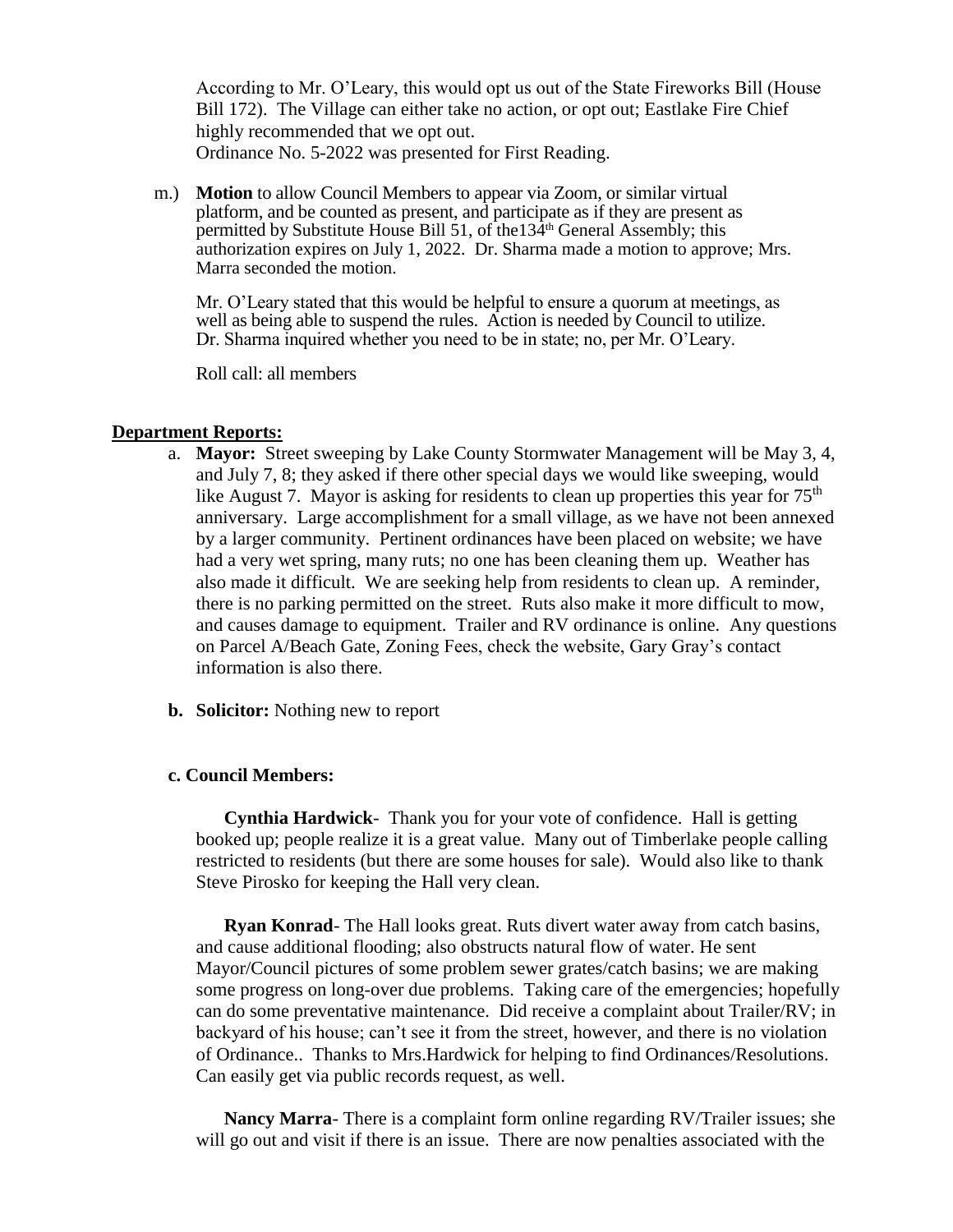Ordinance; if she visits, she will give them a copy of the Ordinance. Was approached by the Village Club; would like Council to help paying for the insurance rider for fireworks display; it is required according to Mr. O'Leary. Costs \$836. Mr. O'Leary would suggest Council discuss, or wait and see if they raise enough funds to cover the rider. It is not necessary to have the rider today; could wait until May. Ryan Konrad would like someone from Village Club to come to the meeting; Mrs. Marra will reach out to them. Mr. Konrad would like to make sure it is a definitive decision; fireworks would be down on the beach,and fire marshall has been involved in the discussion; opt-out would not prevent fireworks.

**Dr. Ritu Sharma**- She attended the Grant Getting Ready Webinar on April 24; much valuable information about funding opportunities. More grant fund available now than before, \$810 million available for Ohio Residents/Cities/Village. Highlighted some upcoming opportunities; could we partner with the facilitator of event to pursue grants? Mayor will reach out to them.

**Kevin Thompson**- Nothing major; couple weeks ago there was a complaint about a large branch hanging near median by Village Hall; got a boom truck for ½ day to take care of a few issues in that area.; got three bids. Went with JK Tree Service.

# **d. Fiscal Officer:**

**Monthly Financials-** General Fund- ending balance through March 31 is \$265,896.28, after accounting for committed or encumbered expenses. Month to date revenue was \$156,635.55 vs expenditures of \$47,470.23, a net difference of \$109,165.32; please note we received our First Half Real Estate Settlement, which was \$121,232.35 after tax collection fee costs, including our first half payment to the Lake County Health Department. There were no significant expenditures in our remaining funds (\$400 was paid out of our 9901 Hall Rental Security Deposit Refund FUND). Revenue through March 31, 2022 is up \$32,127.52 versus last year, primarily due to increased income, and property tax collection. Estimated end of year surplus based on current expenditure rates will be approximately \$25,000; again, this would not include transfers to the Village Hall, and Police Cruiser Capital Fund of \$20,000 each. With those transfers, the Village would be looking at a deficit of approximately \$15,000 for the year.

## **e. Police Chief:**

For the month of March, 2 911 calls, 1 accident, 1 administrative call, 1 animal complaint, 4 assists of the Fire Department, 2 Beach Checks, 2 Civil issues, 32 Community Policing Events, 197 House Checks, 8 investigation calls, 2 lockouts, 2 noise complaints, 2 calls for information, 1 suspicious circumstances, 1 suspicious vehicle, 3 traffic stops, 1 trespassing complaint; there were a total of 262 events for the month.

e. **Zoning/Property Maintenance**- Mr. Gray indicated that five new driveways went in this month. Many calls about projects, but no other permits thus far.